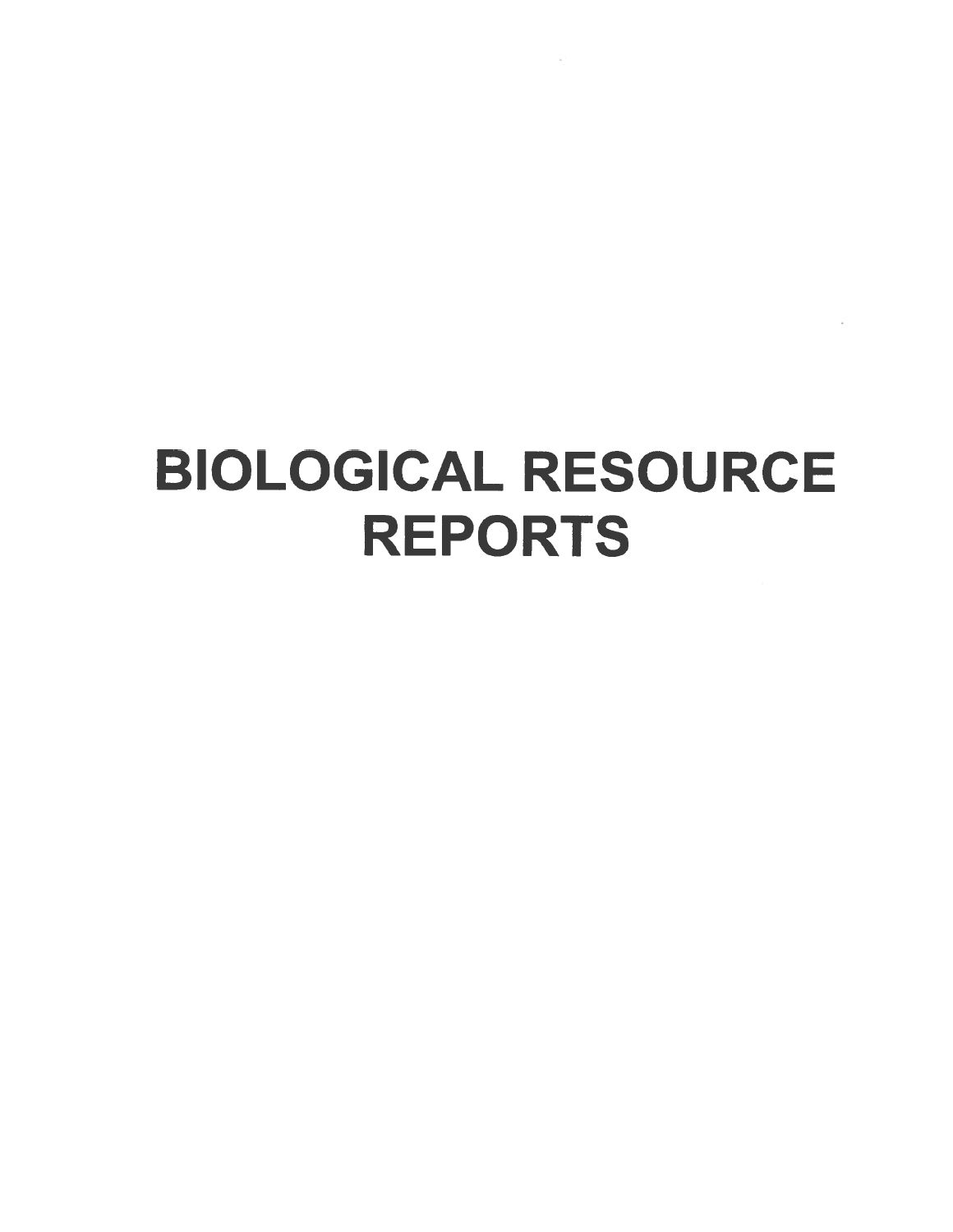**JANE VALERIUS ENVIRONMENTAL CONSULTING** 152 Weeks Way, Sebastopol, CA 95472 Tel: 707/824-4327 + Fax: 707/829-2487 Email: jvalerius@earthlink.net

#### January 22, 2010

## **RECEIVED**

#### **JAN 26 2010**

NAPA CO. CONSERVATION DEVELOPMENT & PLANNING DEPT.

Mr. Edward Wallis **Wallis Family Estate** 1670 Diamond Mountain Rd. Calistoga, CA 94515

#### RE: **Wallis Family Estate, Botanical Site Assessment**

Dear Mr. Wallis:

This letter report provides the results of the two site assessment visits to your property located at 1670 Diamond Mountain Road in Calistoga, Napa County, California. The property includes APNs 020-450-014, -015, and -016. The project site is located on the Calistopa USGS 7.5minute quadrangle in the East 1/2 of Section 12, T8N, R7W. The project site is located south of the City of Calistoga.

The purpose of the site visit was to determine whether there was any potential special status plant species to occur on the property. An initial site visit was conducted on December 31, 2009 with a follow-up site visit on January 20, 2010. Photographs are provided at the end of this report.

#### **SITE DESCRIPTION**

The proposed project includes the following proposed developments:

- 1. Remove existing vegetable garden (see photo 1) and replace it with a parking lot.
- 2. Create additional parking in front of the Patcheteau's castle or historic office/winery (castle for short) building. This will be in an existing, disturbed and leveled area with no native vegetation (see photo 2)
- 3. Widen the existing driveway and extend the road to the parking lot in front of the castle (see photos 3 to 5). This will require widening the existing driveway to 20 feet.
- 4. Adding employee parking on southwest side of existing shed with an existing hard surface (photo 6).

All of the areas proposed for development do not support any native or natural plant communities and do not provide habitat for any special status plants. Please see below for further descriptions.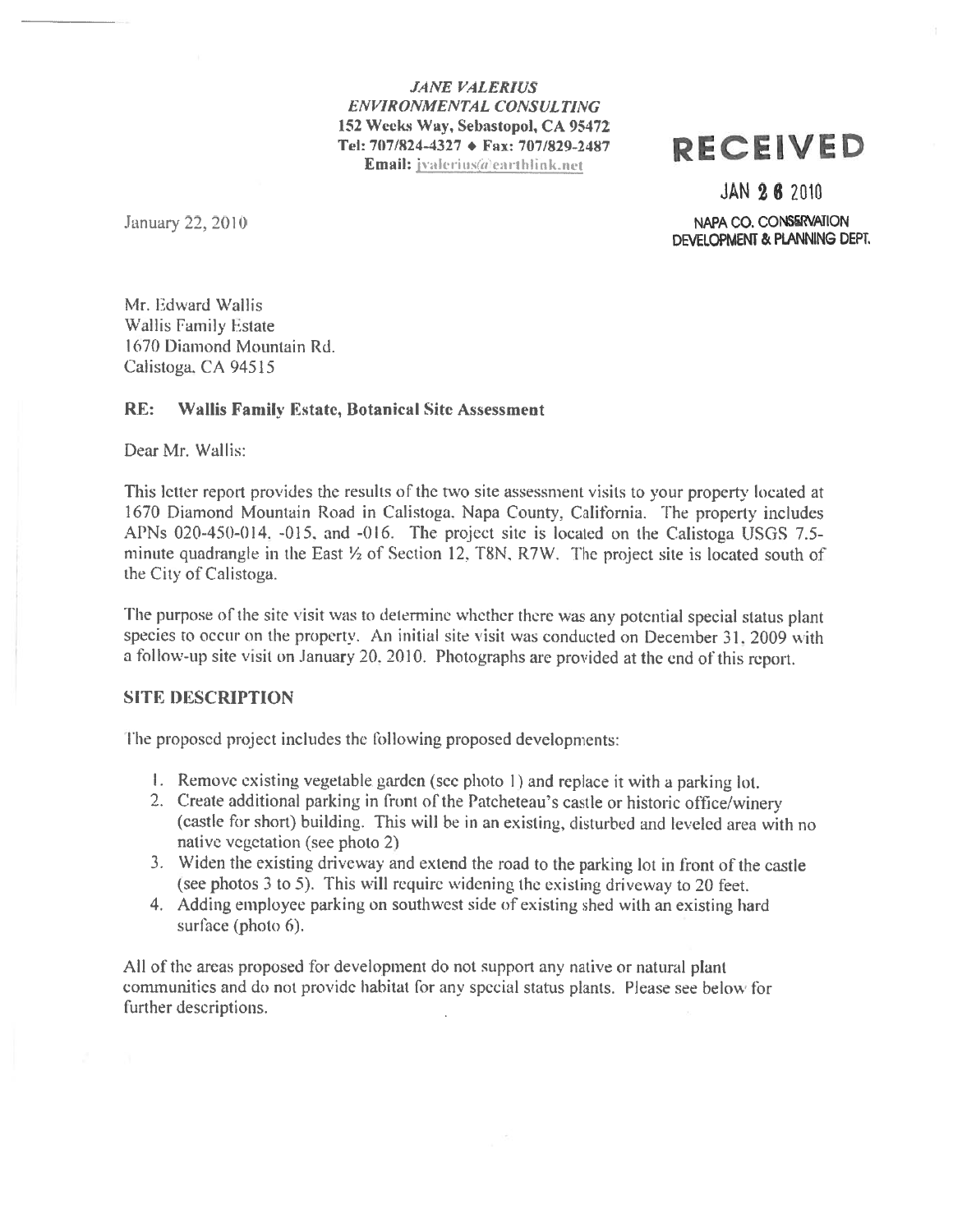Although not part of the proposed development the site assessment included a review of the secondary access road on the south side of the property that leads to the castle (photos 7 and 8). Vegetation adjacent to this seco

#### METHODS

Prior to the site visit the California Natural Diversity Data Base (CNDDB) for the Calistoga USGS quadrangle was searched to determine what special status plants had the potential to occur in the area based on records of k

Site visits were conducted on December 31, 2009 and January 20, 2010 and the areas proposed<br>for development were walked. A list of plant species observed during the site visits was<br>prepared and is provided as Attachment B.

#### RESULTS, SUMMARY AND CONCULSIONS

As stated previously, the purpose of the site visit was to determine whether there was any potential special status plant species, and/or habitat for special status plants, to occur within the areas proposed for developmen (Ceanothus divergens) as potentially occurring in the area. No species of Ceanothus were observed in the areas proposed for development and the typical habitat for this species is lacking in the proposed project area.

No native plants, with the exception of two redwood trees, occur in the area proposed as a parking lot adjacent to the vegetable garden. The redwood trees will not be impacted by the proposed parking lot. As stated previou

The parking lot in front of the castle is composed of non-native, weedy vegetation. This area is kept mowed and provides additional lawn area. Plant species noted in this area were filarees (*Erodium cicutarium* and *E. b* radicata), English plantain (Plantago lanceolata), Shepherd's needle (Scandix pecten-veneris) and clover (Trifolium sp.). These are all common, weedy plants and this area does not support habitat for any special status pla ï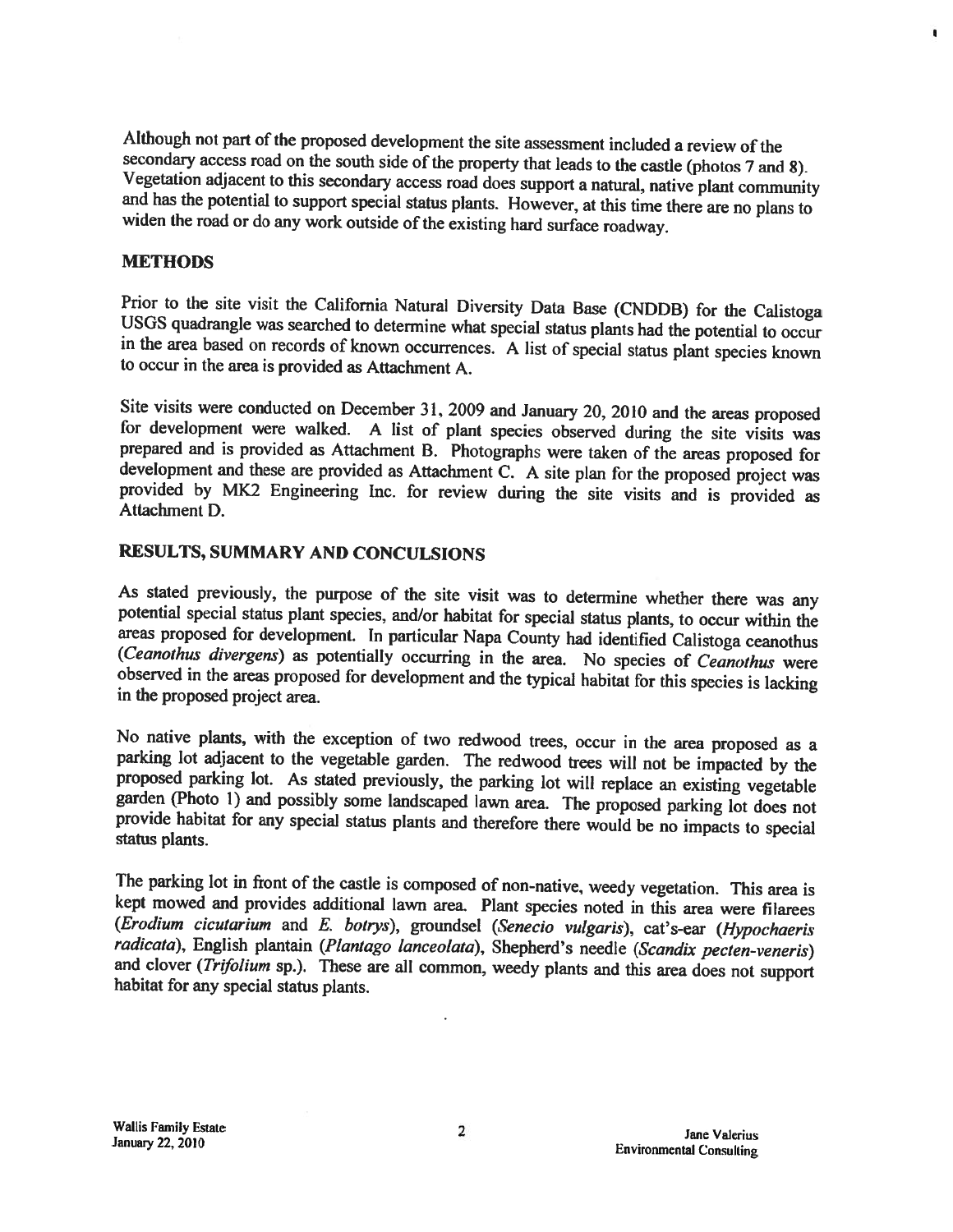The existing driveway is a paved hard surface with no vegetation. The driveway is lined with non-native sycamore (Platanus sp.) trees. The widening of the driveway would not impact any of the trees and would also not impact any vegetated areas (photos 3 to 5) as the unpaved areas along the driveway and under the trees are mulched with no herbaceous or other vegetation growing under the trees. This area also does not provide habitat for any special status plants.

The additional employee parking adjacent to the existing shed is an existing paved surface with no vegetation (photo 5). This area does not provide habitat for any special status plants.

The only area with native vegetation that was reviewed during the site assessment was the area along the secondary access road that leads to the castle. The natural vegetation is a mixed evergreen forest community that includes Douglas fir (Pseudotsuga menziesii), redwoods (Sequoia sempervirens). California bay laurel (Umbellularia californica), big-leaf maple (Acer macrophyllum), coast live oak (Quercus agrifolia) and other oak trees. Understory shrubs include toyon (Heteromeles arbutifolia), snowberry (Symphoricarpos albus), coffeeberry (Rhamnus sp.), and hazelnut (Corylus cornuta). Two common non-native and weedy plants. occur within this area: English ivy (Hedera helix) and periwinkle (Vinca major). These nonnative and invasive plant species could be removed and would be beneficial to the native plant community. There are no plans to widen the secondary access road or do any work outside of the existing hard surface roadway so there will be no impacts to this area as part of the proposed project. If any future work is planned that would encroach upon the native forest community then seasonal plant surveys in the spring are recommended.

Based on my site visits of December 31, 2009 and January 20, 2010, a review of the CNDDB, and the description of the proposed development, no special status plants have the potential to occur in the proposed parking lot areas and existing driveway that will be widened. I hope this information is helpful. If you have any questions, please do not hesitate to contact me.

Sincerely,

Janetalenas

Jane Valerius. **Botanist/Wetland Specialist** 

**Attachments**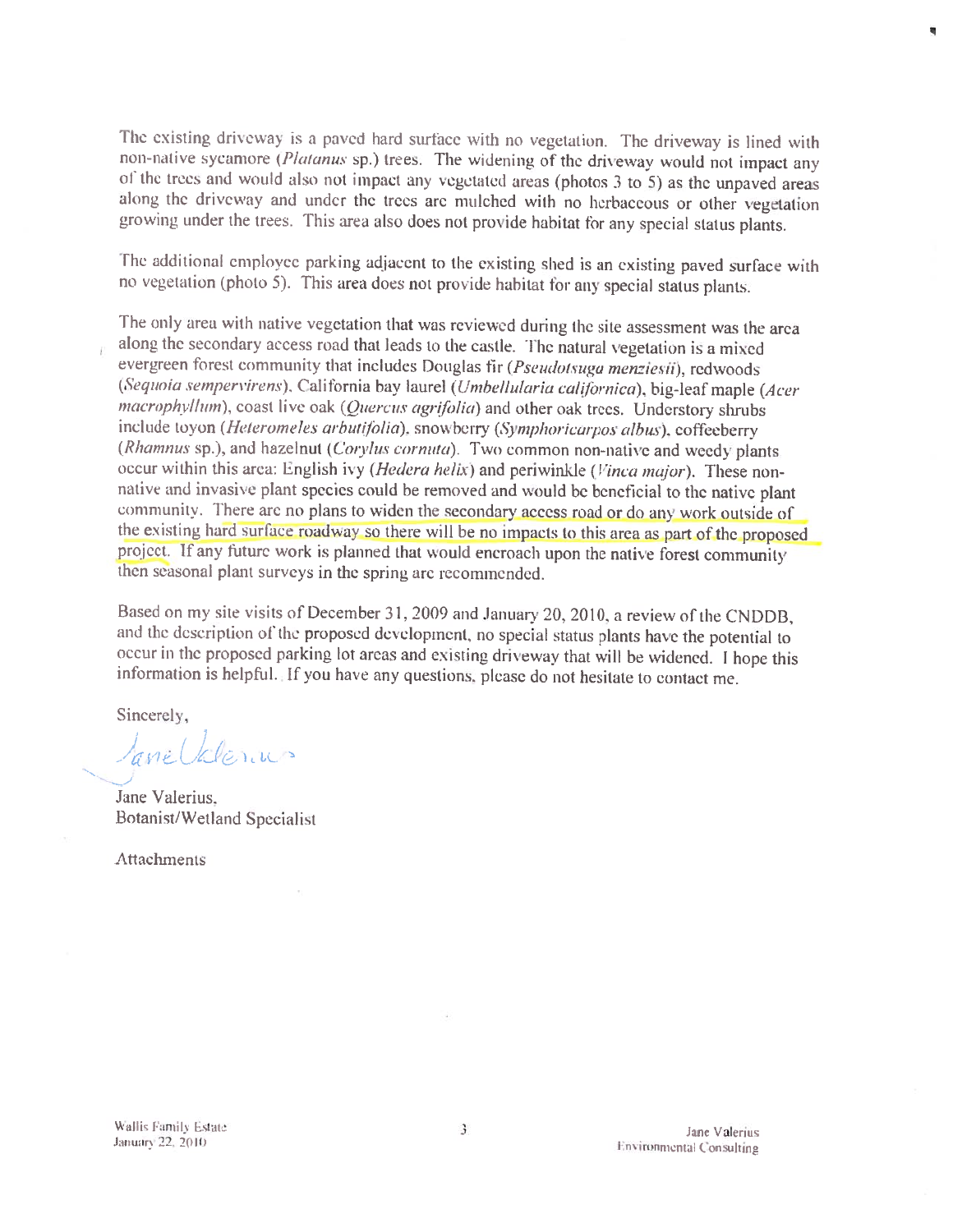#### ATTACHMENT A

#### Special status plant species that could potentially occur within the Wallis Family Estate Project Area based on <sup>a</sup> review of the CNDDB January 2010.

| <b>Scientific Name</b><br><b>Common Name</b>                                     | <b>Status: Federal/</b><br><b>State/CNPS List</b> | <b>Flowering</b><br>Period | <b>Habitat and Notes</b>                                                                                                               | <b>Potential for</b><br>Occurrence                                                 |
|----------------------------------------------------------------------------------|---------------------------------------------------|----------------------------|----------------------------------------------------------------------------------------------------------------------------------------|------------------------------------------------------------------------------------|
| Amorpha californica var.<br>napensis<br>Napa false indigo                        | $-/-/LL1B$                                        | April-July                 | Broadleafed upland forest<br>(openings), chaparral,<br>cismontane woodland.                                                            | This is a<br>perennial plant-<br>no plants of this<br>genus identified<br>in area. |
| Astragalus claranus<br>Clara Hunt's milk-vetch                                   | FE/CT/L1B                                         | March-May                  | Chaparral (openings),<br>cismontane woodland,<br>grassland-serpentinite or<br>volcanic, rocky, clay.                                   | No habitat in<br>project area.<br>Not likely to<br>occur.                          |
| Brodiaea californica var.<br>leptandra<br>Narrow-anthered California<br>brodiaea | $-/-/LL$ 1B                                       | May-July                   | Broadleafed upland<br>forest, chaparral,<br>cismontane woodland,<br>lower montane<br>coniferous forest,<br>grassland/volcanic.         | No habitat in<br>project area.<br>Not likely to<br>occur.                          |
| Ceanothus confusus<br>Rincon Ridge ceanothus                                     | $-/-/L1B$                                         | February-<br>June          | Closed-cone coniferous<br>forest, chaparral,<br>cismontane woodland-<br>volcanic or serpentinite.                                      | No habitat in<br>project area.<br>Not likely to<br>occur.                          |
| Ceanothus divergens<br>Calistoga ceanothus                                       | $-/-/LL1B$                                        | February-<br>March         | Chaparral (serpentinite or<br>volcanic, rocky).                                                                                        | No habitat in<br>project area.<br>Not likely to<br>occur.                          |
| Centromadia parryi ssp.<br>parryi<br>Pappose tarplant                            | $-/-/L1B$                                         | May-<br>November           | Chaparral, coastal prairie,<br>meadows & seeps,<br>coastal salt marshes &<br>swamps, grassland<br>(vernally mesic)/ often<br>alkaline. | No habitat in<br>project area.<br>Not likely to<br>occur.                          |
| Eryngium constancei<br>Loch Lomond button-celery                                 | FE/CE/L1B                                         | April-June                 | Vernal pools.                                                                                                                          | No habitat in<br>project area.<br>Not likely to<br>occur.                          |
| Lasthenia burkei<br>Burke's goldfields                                           | FE/CE/L1B                                         | April-June                 | Meadows & seeps<br>(mesic), vernal pools.                                                                                              | No habitat in<br>project area.<br>Not likely to<br>occur.                          |
| Leptosiphon jepsonii<br>Jepson's leptosiphon                                     | $-/-/L1B$                                         | March-May                  | Chaparral, cismontane<br>woodland, usually<br>volcanic.                                                                                | No habitat in<br>project area.<br>Not likely to<br>occur.                          |
| Lupinus sericatus<br>Cobb Mountain lupine                                        | $-/-/L1B$                                         | March-June                 | <b>Broadleafed upland</b><br>forest, chaparral,<br>cismontane woodland,<br>lower montane<br>coniferous forest.                         | No habitat in<br>project area.<br>Not likely to<br>occur.                          |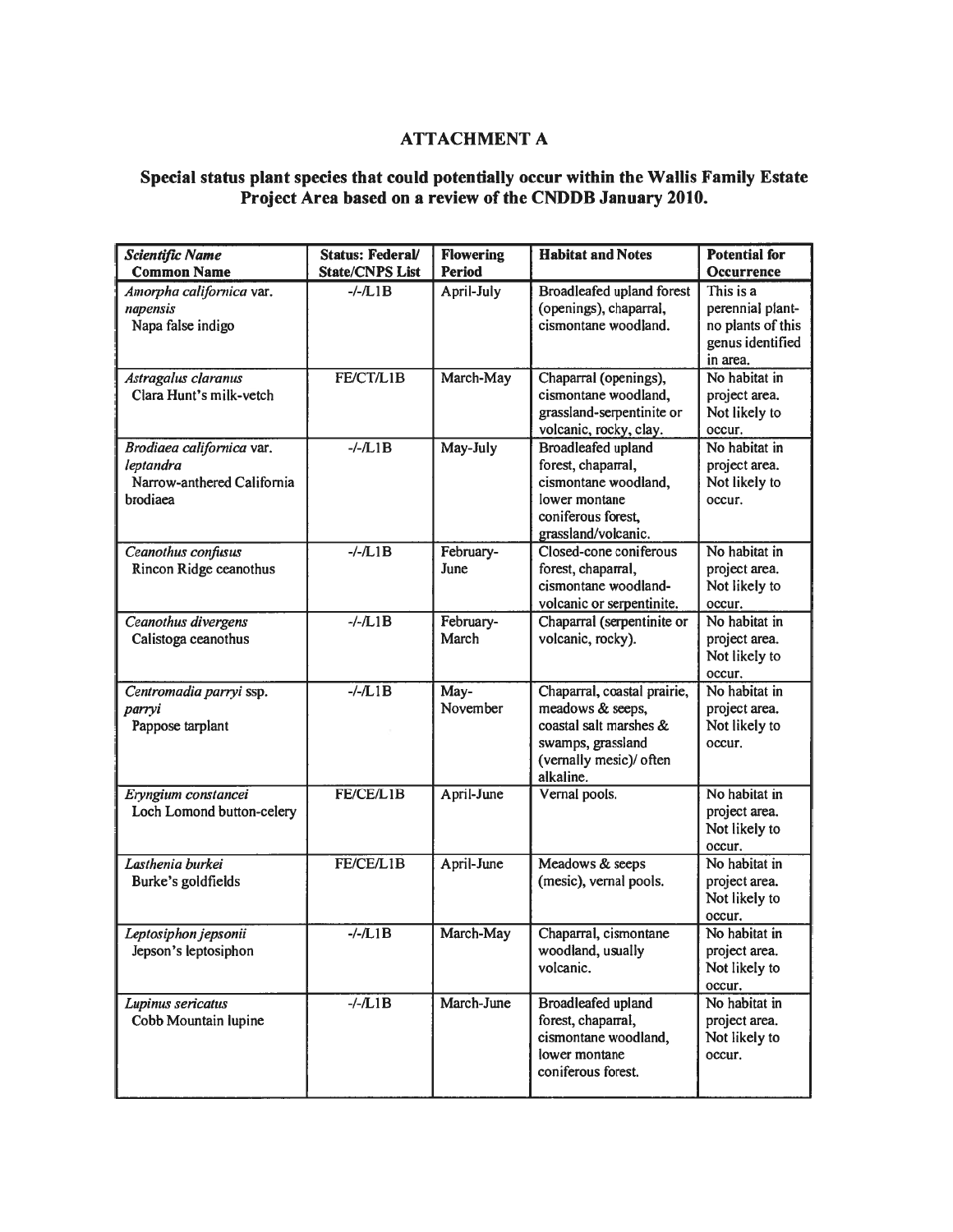| <b>Scientific Name</b><br><b>Common Name</b>                 | <b>Status: Federal/</b><br><b>State/CNPS List</b> | <b>Flowering</b><br><b>Period</b> | <b>Habitat and Notes</b>                                                                                              | <b>Potential for</b><br>Occurrence                        |
|--------------------------------------------------------------|---------------------------------------------------|-----------------------------------|-----------------------------------------------------------------------------------------------------------------------|-----------------------------------------------------------|
|                                                              |                                                   |                                   |                                                                                                                       |                                                           |
| Navarretia leucocephala ssp.<br>bakeri<br>Baker's navarretia | $-/-/LL1B$                                        | April-July                        | Cismontane woodland,<br>lower montane<br>coniferous forest.<br>meadows & seeps,<br>grassland, vernal pools/<br>mesic. | No habitat in<br>project area.<br>Not likely to<br>occur. |
| Penstemon newberryi var.<br>sonomensis<br>Sonoma beardtongue | $-/-/LL1B$                                        | April-August                      | Chaparral (rocky).                                                                                                    | No habitat in<br>project area.<br>Not likely to<br>occur. |
| Plagiobothrys strictus<br>Calistoga popcorn-flower           | FE/CT/L1B                                         | March-June                        | Meadows & seeps,<br>grassland, vernal pools-<br>alkaline areas near<br>thermal springs.                               | No habitat in<br>project area.<br>Not likely to<br>occur. |
| Poa napensis<br>Napa blue grass                              | FE/CE/L1B                                         | May-August                        | Meadows & seeps,<br>grassland-alkaline, near<br>thermal springs.                                                      | No habitat in<br>project area.<br>Not likely to<br>occur. |
| Sidalcea hickmanii ssp.<br>napensis<br>Napa checkerbloom     | $-/-/L1B$                                         | April-June                        | Chaparral/rhyolitic.                                                                                                  | No habitat in<br>project area.<br>Not likely to<br>occur. |
| Trifolium depauperatum var.<br>hydrophilum<br>Saline clover  | $-/-/LL1B$                                        | April-June                        | Marshes & swamps,<br>grassland (mesic,<br>alkaline), vernal pools.                                                    | No habitat in<br>project area.<br>Not likely to<br>occur. |

Status:<br>FE: FE: Federally listed endangered.

CE: State listed endangered

CT: State listed threatened.

List 1B: Plants rare and endangered in California and elsewhere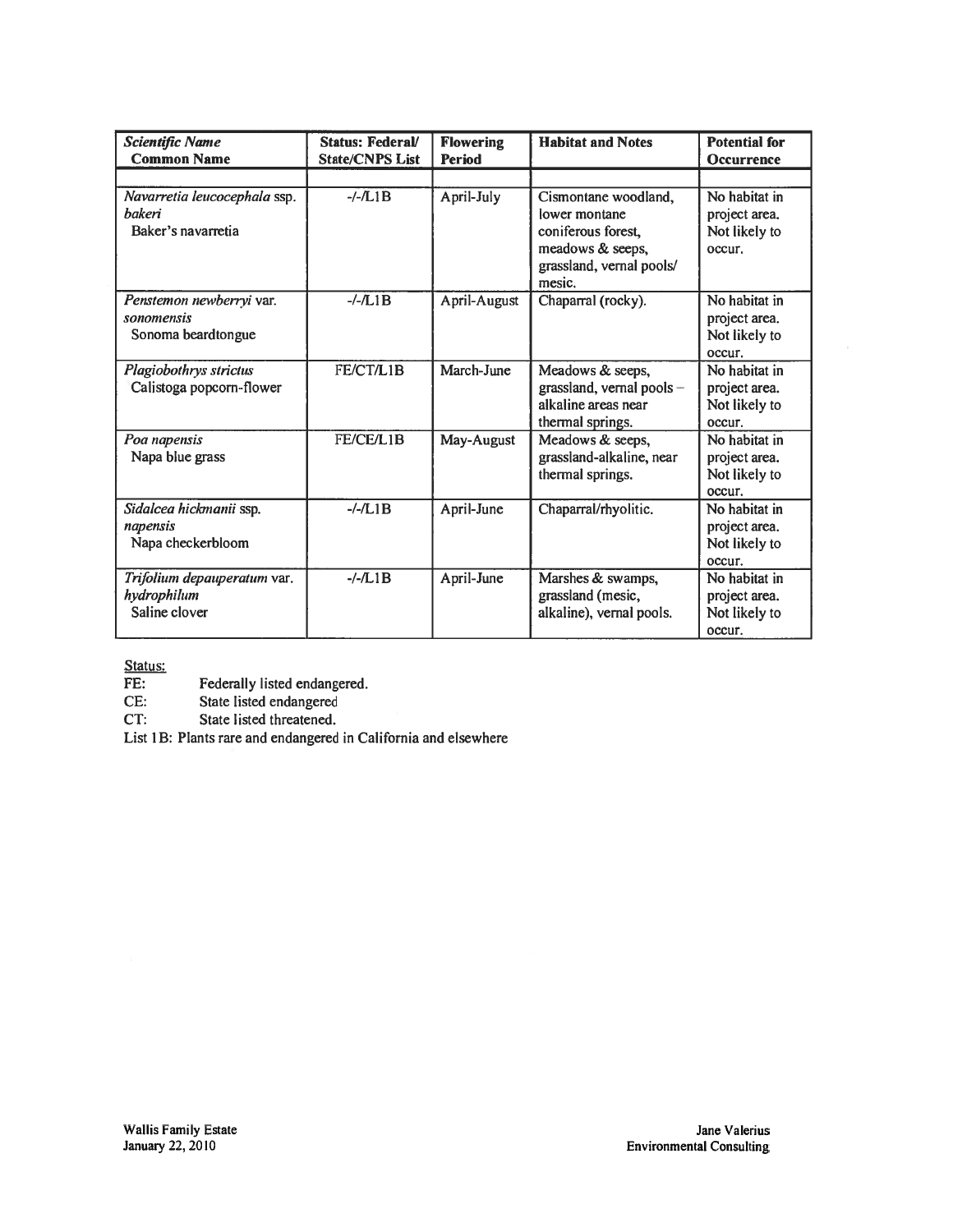#### ATTACHMENT B

#### Plant species observed at the Wallis Family Estate. December 31, 2009 and January 20, 2010.

| <b>Scientific Name</b>               | <b>Common Name</b>                           |  |  |
|--------------------------------------|----------------------------------------------|--|--|
| Acer macrophyllum                    | Big-leaf maple                               |  |  |
| Calocedrus decurrens                 | Incense cedar                                |  |  |
| Corylus cornuta                      | Hazelnut                                     |  |  |
| Dryopteris arguta                    | Wood fern                                    |  |  |
| Erodium botrys <sup>*</sup>          | Filaree                                      |  |  |
| Erodium cicutarium*                  | Red stemmed filaree                          |  |  |
| Galium sp.                           | <b>Bedstraw</b>                              |  |  |
| Hedera helix*                        | English ivy                                  |  |  |
| Heteromeles arbutifolia              | Toyon                                        |  |  |
| Hyphocharis radicata*                | Rough cat's-ear                              |  |  |
| Lonicera sp.                         | Honeysuckle                                  |  |  |
| Plantago lanceolata*                 | English plantain                             |  |  |
| Platanus sp. *                       | Sycamore - non-native, planted driveway tree |  |  |
| Pseudotsuga menziesii                | Douglas fir                                  |  |  |
| Quercus agrifolia                    | Coast live oak                               |  |  |
| Rhamnus sp.                          | Coffeeberry                                  |  |  |
| Sanicula crassicaulis                | Sanicle                                      |  |  |
| Scandix pectin-veneris*              | Shepherd's needle                            |  |  |
| Senecio vulgaris*                    | Common groundsel                             |  |  |
| Sequoia sempervirens                 | Redwood                                      |  |  |
| Solanum lycopersicum*                | tomato                                       |  |  |
| Stachys sp.                          | Hedge nettle                                 |  |  |
| Symphoricarpos albus ssp. laevigatus | Snowberry                                    |  |  |
| Thalictrum fendleri var. polycarpum  | Meadow rue                                   |  |  |
| Toxicodendron diversilobum           | Poison oak                                   |  |  |
| Trifolium sp. *                      | Clover                                       |  |  |
| Umbellularia californica             | California bay laurel                        |  |  |
| Vicia sp.*                           | Vetch                                        |  |  |
| Vinca major*                         | Periwinkle                                   |  |  |
| Vitis californica                    | California grape                             |  |  |
| Zea mays*                            | Corn                                         |  |  |

\* = Non-native species.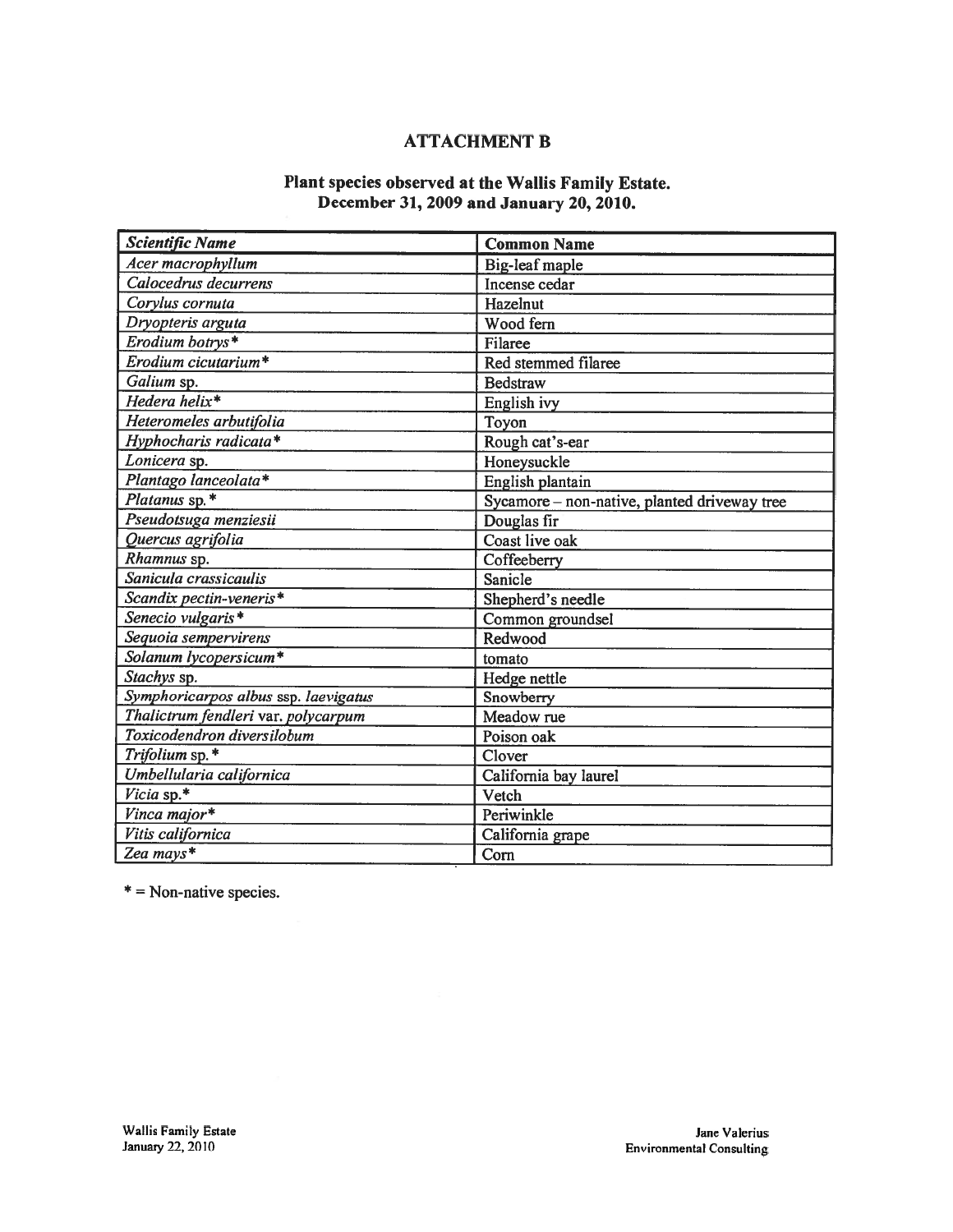#### ATTACHMENT C

#### Site Photographs



Photo 1: Vegetable garden proposed for parking.



Photo 3: Existing driveway with gated entrance.



Photo 2: Proposed parking in front of castle-mowed lawn.



Photo 4: Driveway looking north lined with sycamore trees



Photo 5: Transition from paved surface to lawn for parking lot in front of castle. No trees will be removed.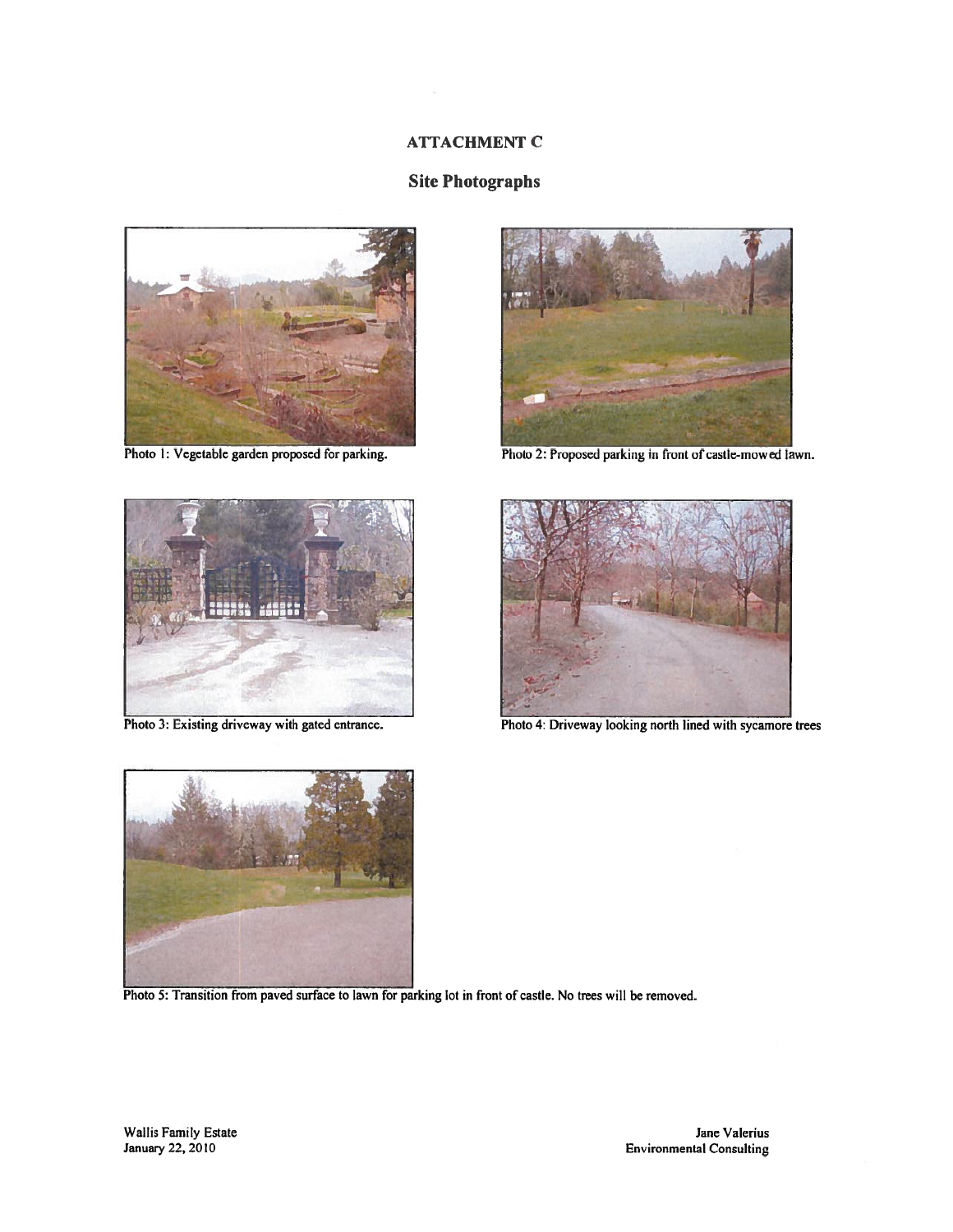

Photo 6: Shed with paved surface – proposed employee parking.



o 7: Secondary access road with mixed evergreen forest community looking south towards Patcheteau Road.



Photo 8: Secondary access road with mixed evergreen forest community looking north towards castle.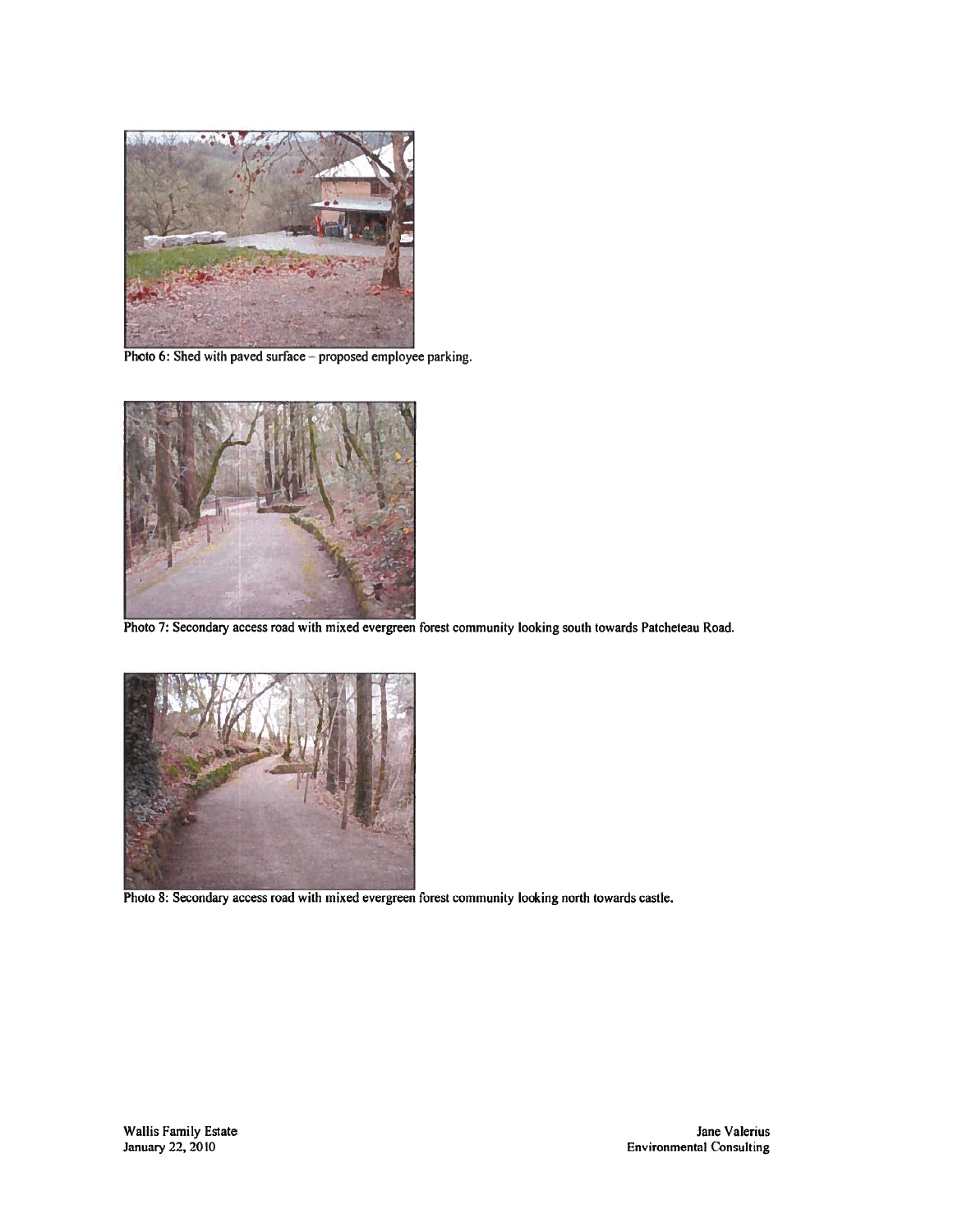#### ATTACHMENT D

Site Plan Prepared by MK2 Engineering Inc.

 $\sim$   $\sim$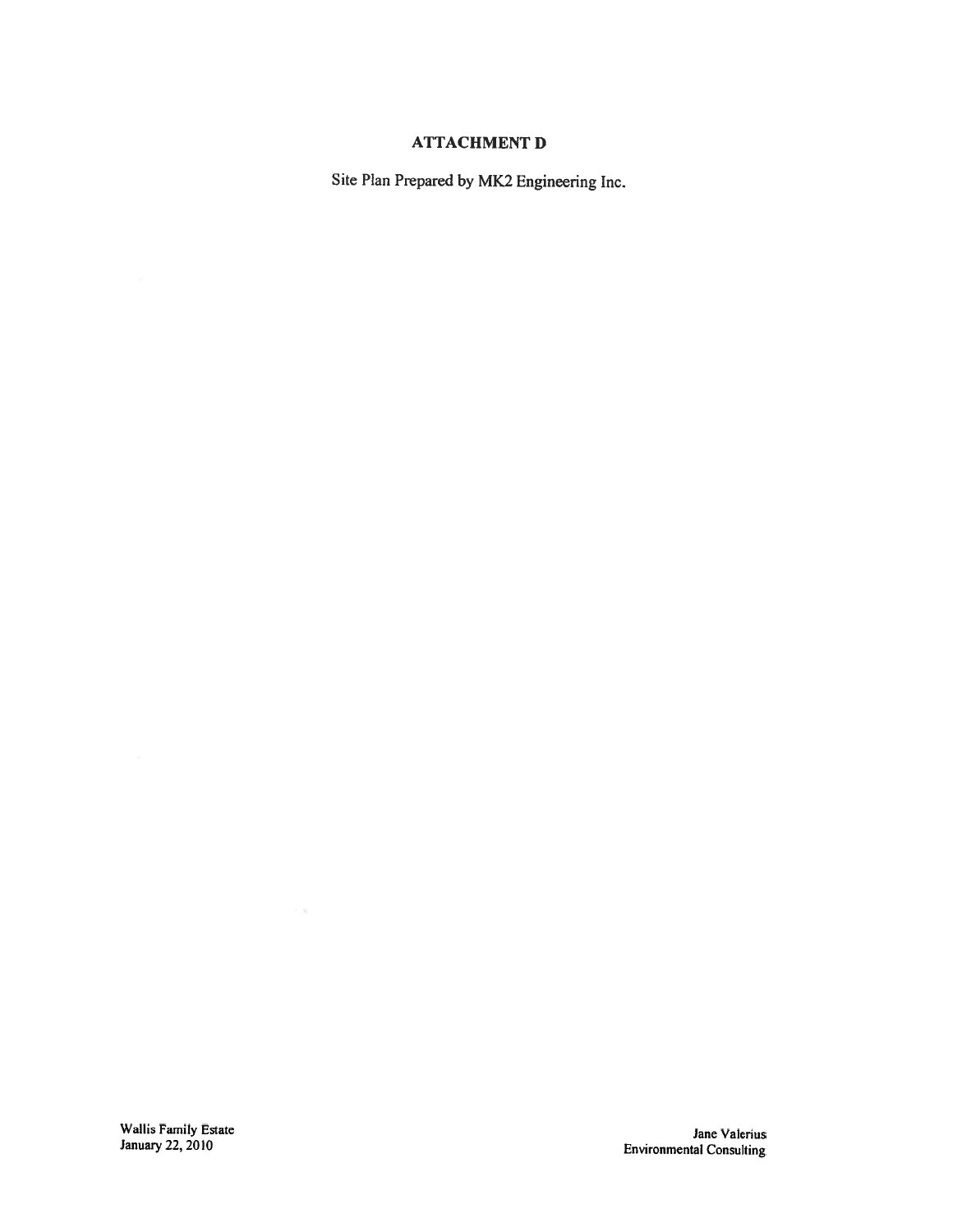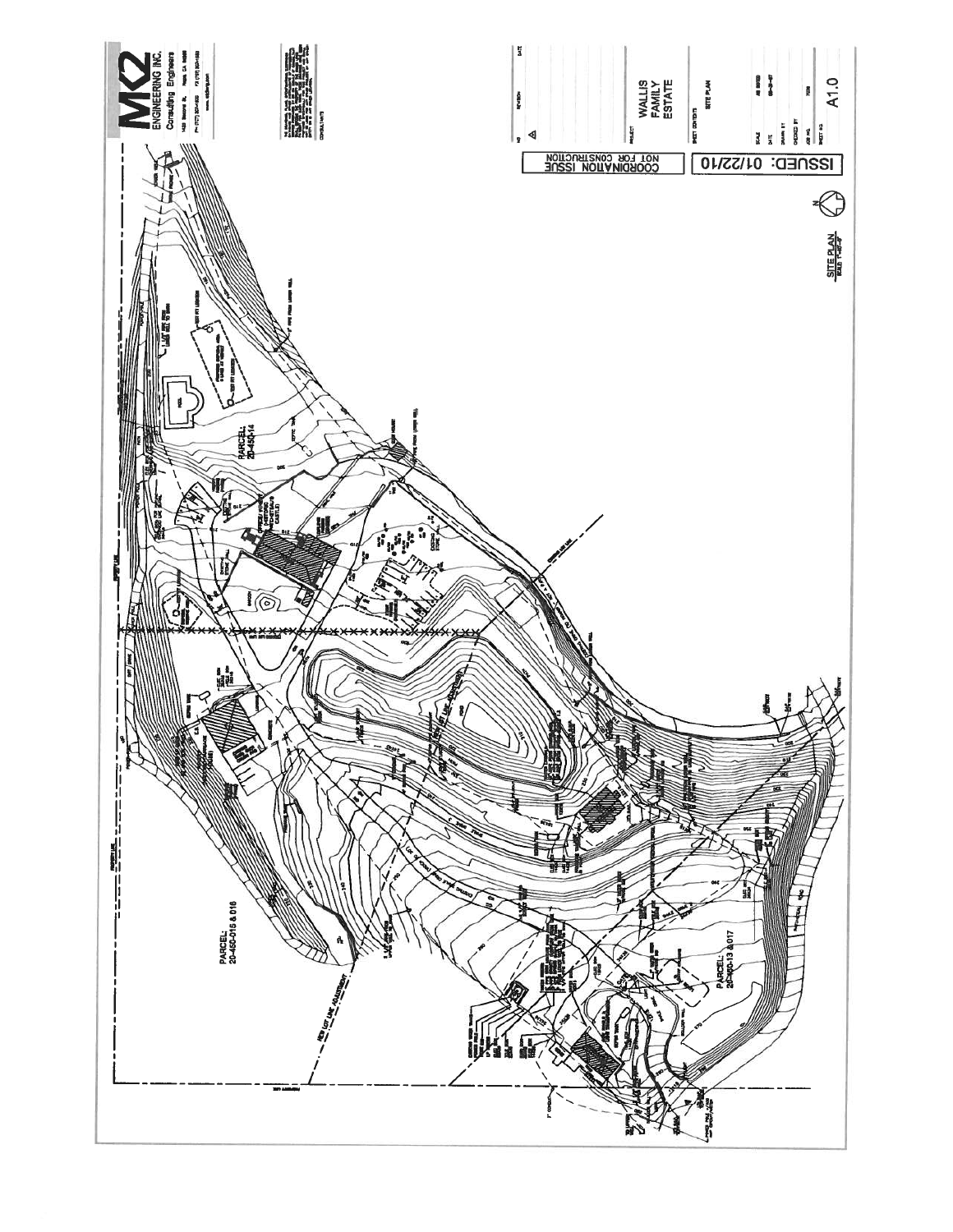Jon Winter & Associates Ecological & Environmental Consulting

> 5331 El Mercado Parkway Santa Rosa, CA 95403 (707) 568-7122 Fax: Same-on Demand

November 27, 2009

Edward Wallis 1670 Diamond Mountain Road Calistoga, CA 94515

RE: Spotted Owl Issues on Wallis Family Estate Development

Dear Mr. Wallis:

At your request, I visited your property, APN 020-450-014, on November 18, 2009, for the purpose of evaluating the project's potential impacts on Northern Spotted Owls (Strix occidentalis caurina) (NSOs).

#### Project Description

It was my understanding from our conversation on the site that you plan a one-way circular access road (on an existing road way) from Diamond Mountain Road to access a parking area behind the Patcheteau Castle. The castle barrel storage building and tasting room. A small vegetable garden will be removed and paved for parking for winery visitors. No trees will be removed during the development anywhere on the parcel.

#### Site Conditions

Your parcel lies along Diamond Mountain Road at about 600-feet above sea-level and<br>is surrounded by what is best described Montane Hardwood-Conifer habitat (Meyer<br>and Laudenslayer 1988). Diamond Creek borders the site to t Oak (Quercus agrifolia), Blue Oak (1) (Quercus douglasii), Madrone (Arbutus menziesii), Baylaurel (Umbrellularia californica), California Buckeye (Aesculus californiaca), Big-leaf Maple (Acer macrophylum) and several intro

濲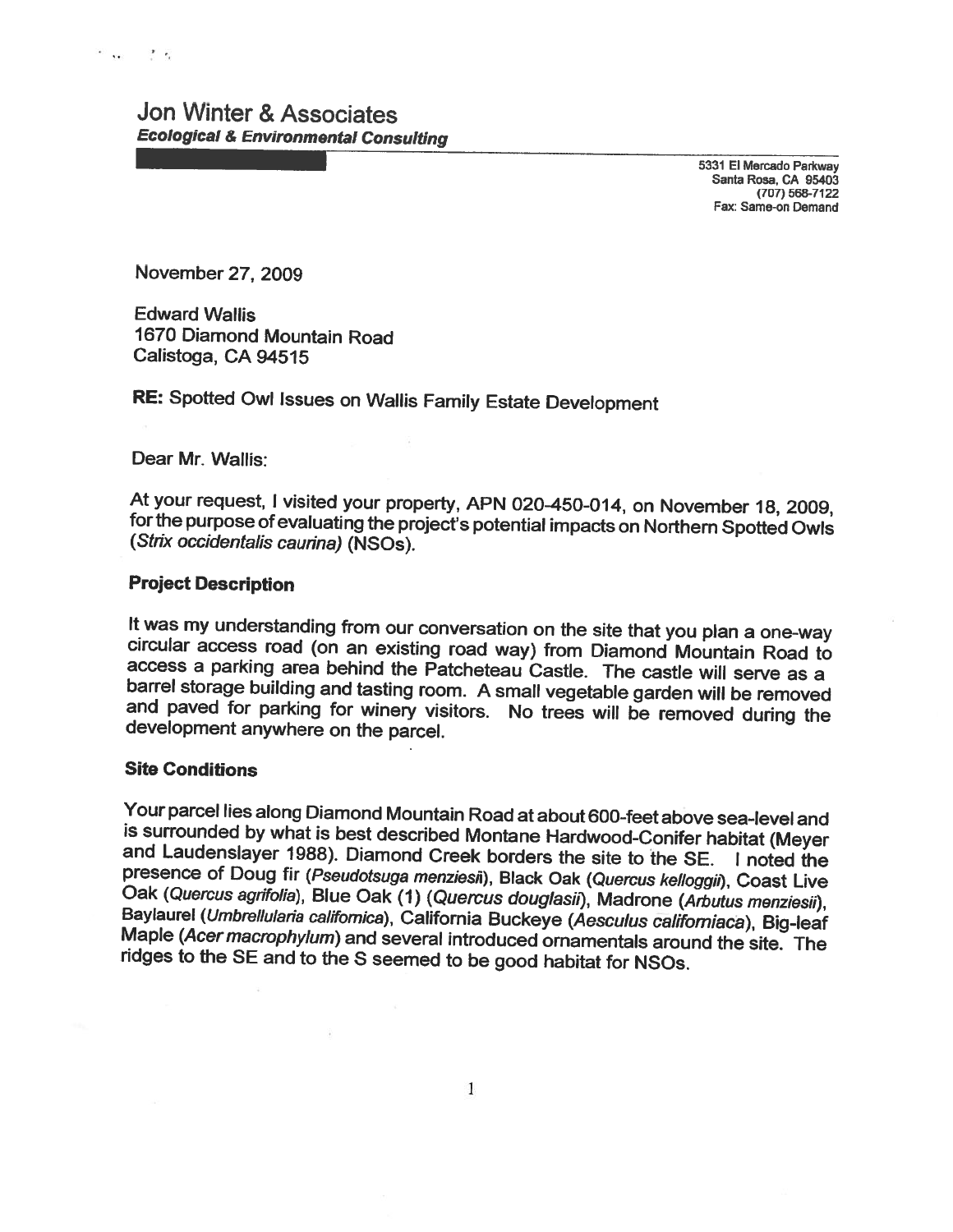#### **Methods**

I walked the entire site where the potential for ground disturbance might occur looking<br>for molted feathers, pellets, old nest structures, tracks, dens and potential roost sites.<br>Particular attention was paid to the small these trees, but it did not look as if it had been used this year. I suspect that it was built by a Red-tailed or Red-shouldered Hawk (Buteo jamaicensis/lineatus). The ground beneath the tree was carefully inspected for droppings, pellets or feathers, but nothing was found. Owls do not build their own nests but will use old hawk nests, natural was found. Owls do not build their own nests but will use old hawk nests, natural<br>cavities or sometimes mistletoe clumps. However, when a nest in active there is always some indication of the presence of a bird beneath the nest in the form of pellets, white wash and/or feathers. Additional species observed on the site are listed in Appendix A

#### Northern Spotted Owl

NS0s are listed as a Threatened Species under the federal Endangered Species Act of 1973 (50 CFR §17.11). They are also protected under the federal Migratory Bird<br>Treaty Act (50 CFR §10.13). The State of California considers NSOs a Species of<br>Special Concern and their eggs, young, and nests are protect California Fish and Game Code. Impacts to the owl and/or their habitat must be mitigated under federal law through a formal consultation with the U.S. Fish and Wildlife Service (USFWS). mitigated under federal law through a formal consultation with the U.S. Fish and

Typical NSO habitat in northern California include structurally and floristically diverse, dense, large tree conifer (> 30"DBH) or conifer/hardwood habitats dominated by dense multilayered canopies (>60% closure), typicall have a less dominating conifer component, and do not have the decadence or the large tree size found in more mature habitats.

The USFWS is mainly concerned about the removal of trees and the potential impacts it may have on NSO habitat. The CFR Title 14 §919.9 states that a 500-foot no disturbance buffer is required around active NSO nests and a minimum of 500-acres of suitable habitat within 0.7 miles of the nesting area shall remain after the project.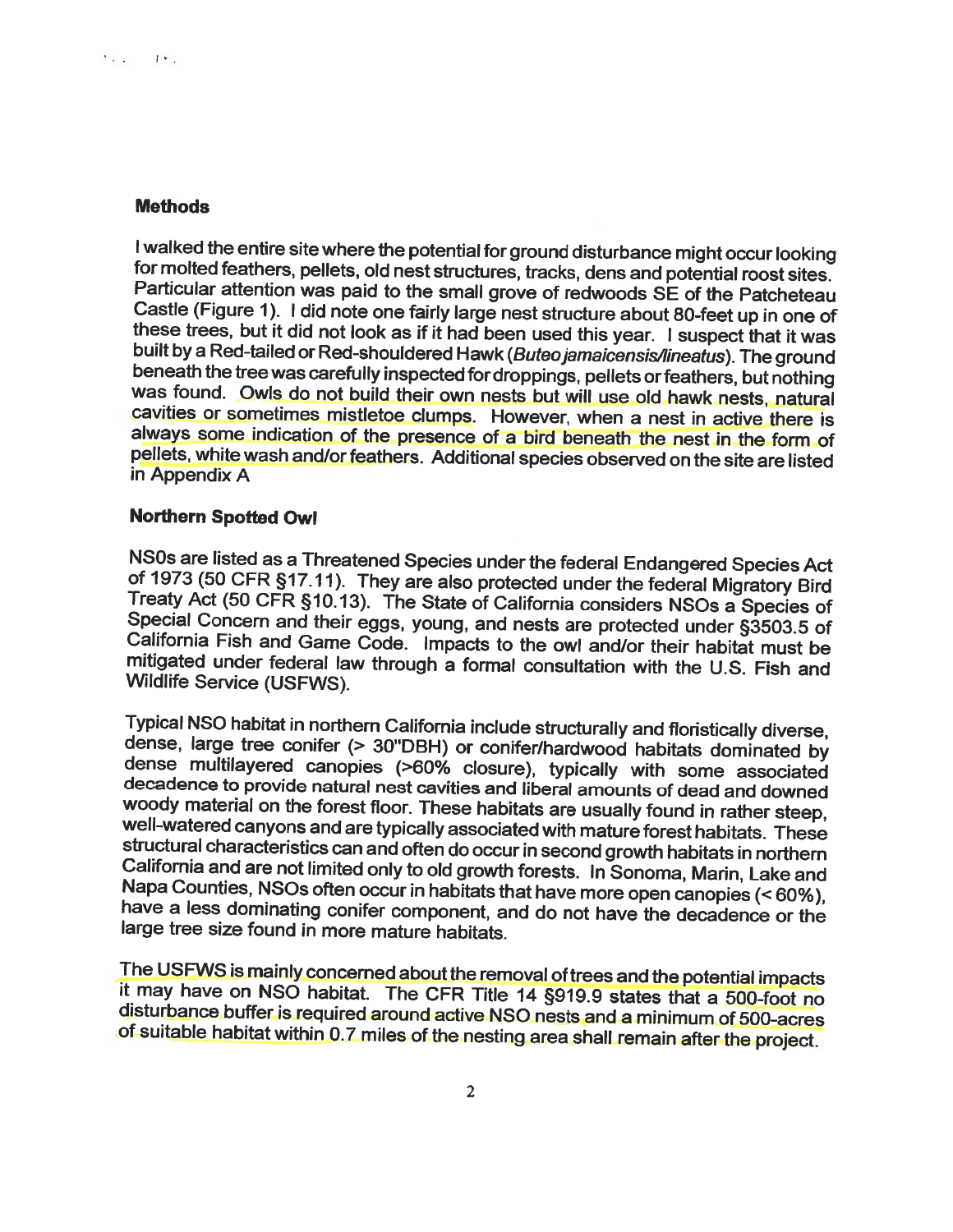This requirement is primarily driven by conformance to timber harvest practices but since you gave me no indication that any trees would be removed on the site during development, the impacts to NSOs would be virtually nonexistent.

The nearest known NSO territory in the CNDDB 2009 (California Natural Diversity Data Base) is approximately 0.78 miles SE of your site (see CDFG figure) and is well beyond the area of disturbance. Another pair was located > 1.3 miles to the NW and is beyond the concern of USFWS. The NAPOO7 pair was still present in the same area in the spring of <sup>2008</sup> and this territory has been occupied fairly regularly since 1989.

As of the 2007 NSO breeding season, the USFWS has added an additional consideration<br>to impacts to NSOs. Noise disturbance is now considered significant if it occurs within 0.25 miles of a known NSO nest or roost (Estimating the Effects of Auditory and Visual<br>Disturbance to Northern Spotted Owls and Marbled Murrelets in Northwestern California-USFWS letter 8-14-2006-2887). The NAP0007 territory is well beyond any reasonable concern for noise abatement that might be associated with the project. NSOs are a highly nocturnal species that hunt by ear (finding prey by locating prey rustling noises) as well as<br>by sight. The only time noise would be a problem is if it is at night and is sufficiently loud<br>(and in the right frequencies) to are no known nests near the project, it is highly unlikely that NSO hunting behavior will be impacted,

If the project is done during the spring months (March-July), I should check the nest structure just SE of the Patcheteau Castle to determine if it is occupied. If the project is done at any other time of the year a preconstruction check will not be necessary.

#### **Conclusions**

 $\begin{array}{ccc} 0 & \left\langle \mathbf{q} \right\rangle & \cdots & \left\langle \mathbf{q} \right\rangle & \mathbf{q} \end{array}$ 

Your project as now <sup>p</sup>lanned will have no impact on NSOs that are known to occur in the general vicinity of your property.

If you have questions or need further assistance, call or write at your convenience.

Sincerely yours,

Jon Winter Principal Wildlife Biologist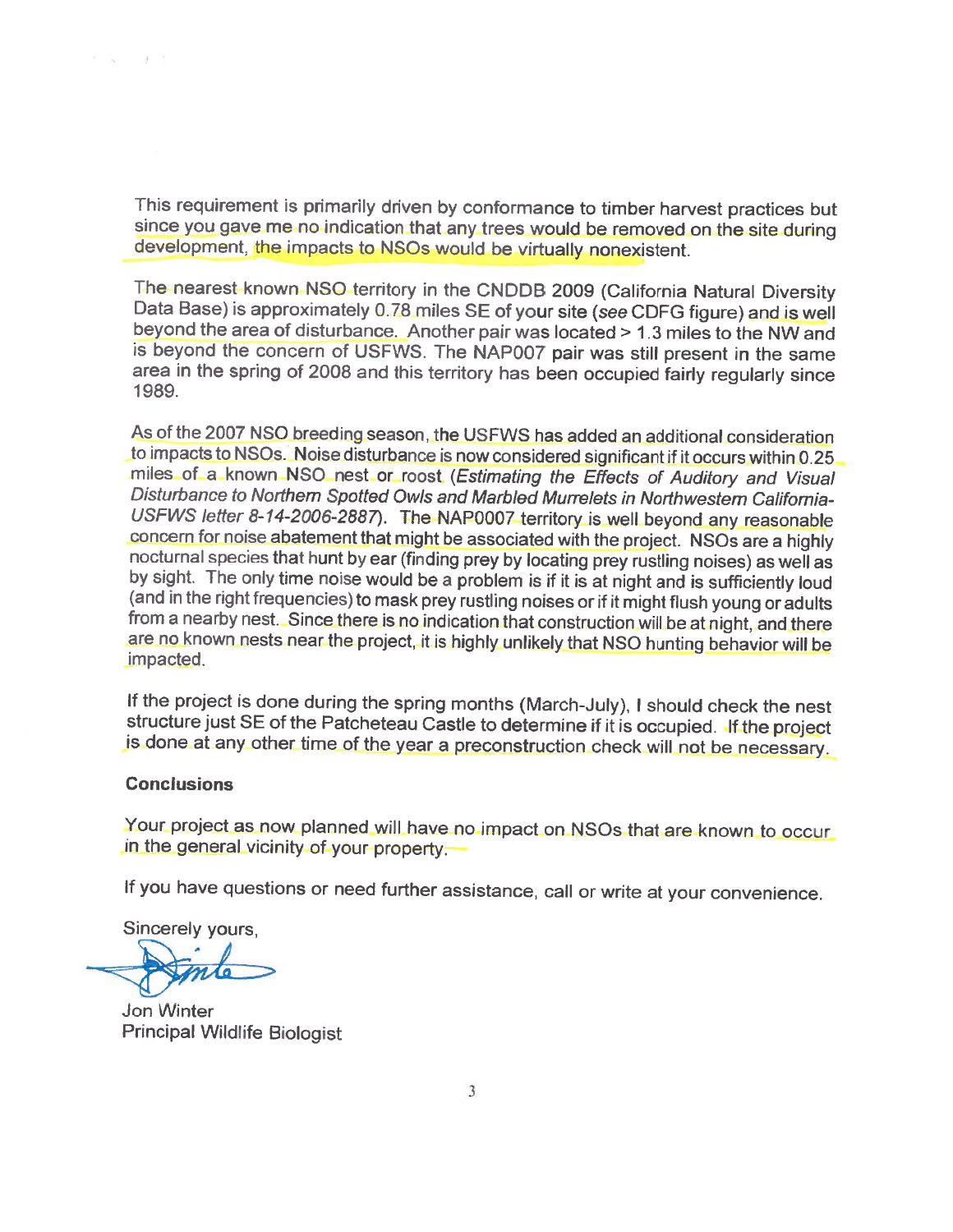#### Literature Cited

Mayer, K. E., and W. F. Laudenslayer (eds) (1988). A guide to wildlife habitats of California. Sacramento, CA. Dept. of Forestry and Fire Protection. <sup>166</sup> pp.



Figure 1. Patcheteau Castle with redwood grove to the left.

 $\epsilon < \epsilon < \epsilon$ 

 $\Xi$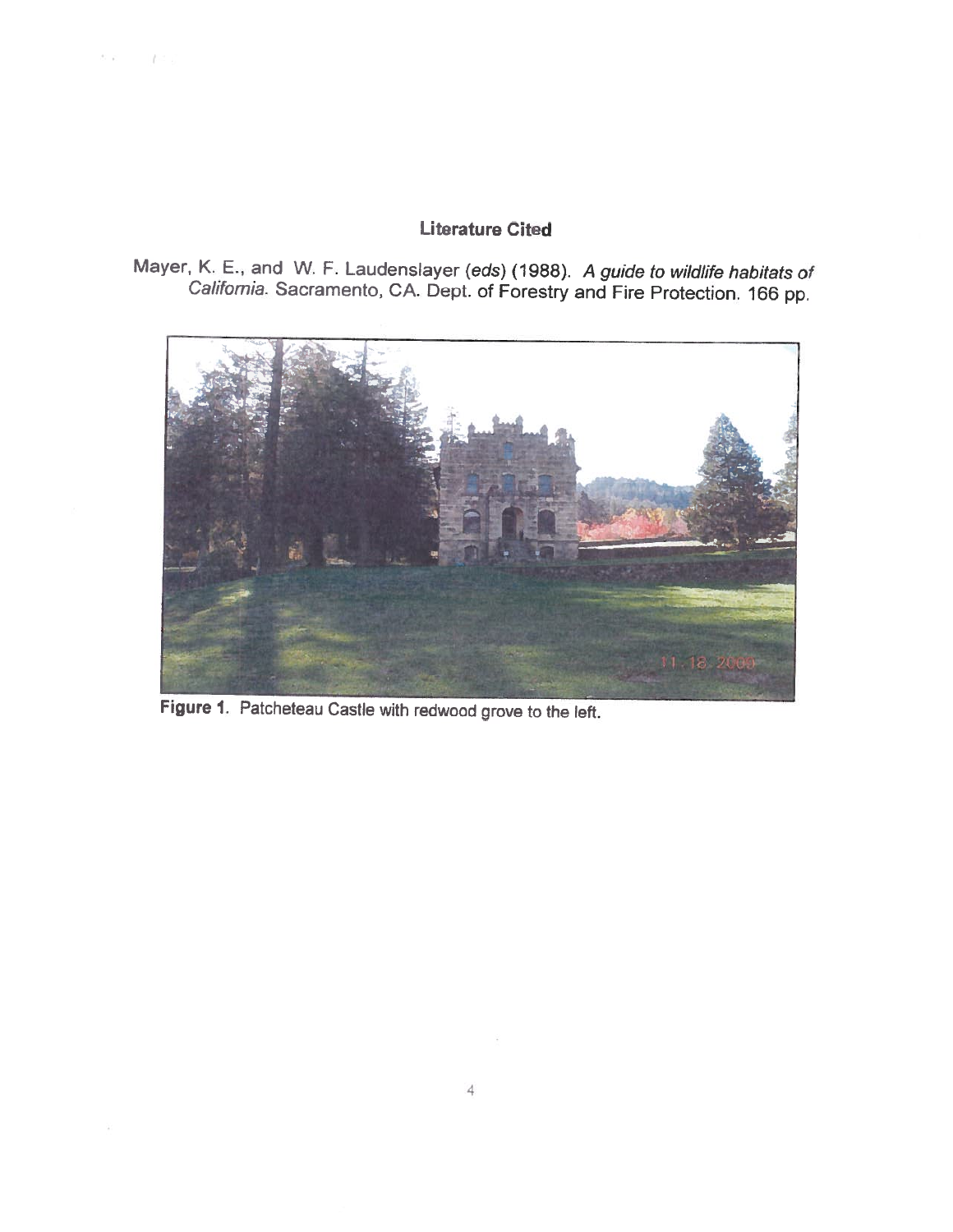#### Appendix A

### Additional Species Seen on the Wallis Winery Site

Snowy Egret<br>Turkey Vulture Steller's Jay Great Egret Steller's Jay<br>Western Scrub-jay Black Phoebe Acorn Woodpecker New York West. Bluebird<br>
Belted Kingfisher New York Ruby-crowned Hermit Thrush Pocket Gopher Pocket Gopher Pocket Gopher Pocket Gopher Pocket Gopher Pocket Gopher National Account of the Mallard Service of the Mallard Service of the Mallard Service of the Mallard Service of the Mallard

 $\frac{1}{2}$  ,  $\frac{1}{2}$ 

Belted Kingfisher Ruby-crowned Kinglet<br>Turkey Common Raven<br>Hermit Thrush Recket Gonher American Robin Hairy Woodpecker Dark-eyed Junco<br>
Dark-eyed Junco Spotted Towhee